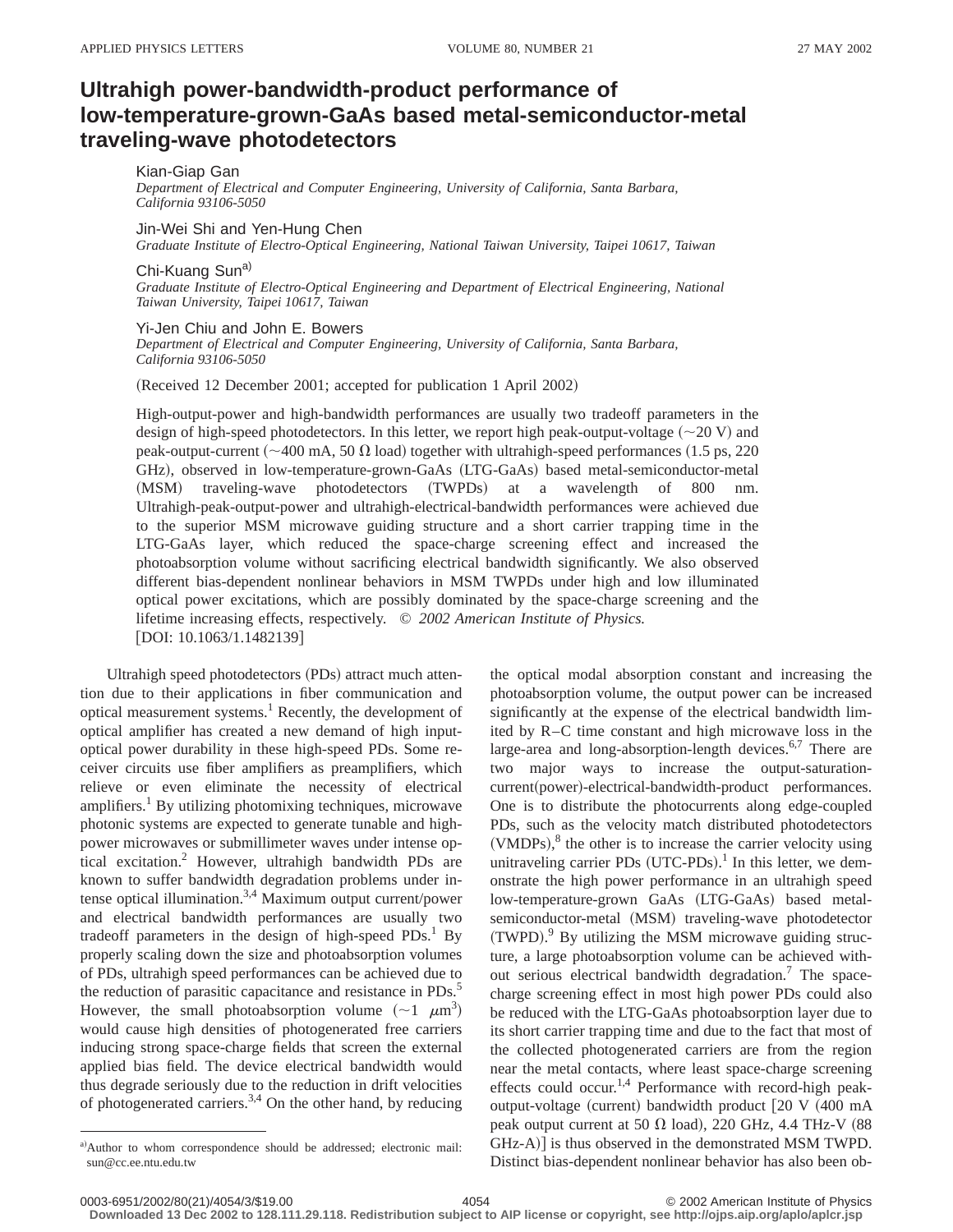

FIG. 1. Cross sectional diagram of MSM-TWPD.

served under different excitation power levels, which are dominated by the lifetime increasing effect<sup>10</sup> or a combination of the defect saturation and space-charge screening  $effects<sup>11,12</sup>$  under low and high optical radiation powers, respectively.

The structure of the measured MSM-TWPDs is similar to the structure shown in Ref. 9 except for the AlGaAs optical cladding layers, which were modified to reduce substrate mode for better optical guiding. The cross sectional diagram is shown in Fig. 1. The thickness of each layer from surface to the bottom semi-insulating GaAs substrate is 500 nm of LTG-GaAs, 100 Å of AlAs, 400 nm of  $\text{Al}_{0.2}\text{Ga}_{0.8}\text{As}$ , 1  $\mu$ m of  $Al_{0.3}Ga_{0.7}As$ , and 3  $\mu$ m of  $Al_{0.7}Ga_{0.3}As$ . All samples were annealed in molecular beam epitaxy chamber at 600 °C with detailed fabrication processes given in Ref. 9. By measuring devices with different absorption lengths, the waveguide length for complete absorption was determined to be 20  $\mu$ m. Compared with the performance of traditional  $p-i-n$ TWPDs with a "slow-wave" microwave mode, $^{13}$  MSM TWPD structure ensures higher velocity-mismatch bandwidth $14$  not only due to lower microwave propagation loss but also due to higher propagation velocity with the "quasi-TEM" mode.<sup>7,13</sup> Because of superior microwave guiding structure, MSM TWPDs can increase photoabsorption volume and output power with less electrical bandwidth degradation than  $p - i - n$  TWPDs.

The detector's impulse current response was measured using an electro-optical  $(EO)$  sampling technique<sup>15</sup> based on a femtosecond Ti:sapphire laser at 800 nm with 100 MHz repetition rate. Figure 2 shows the full width at half maximum (FWHM) of the EO measured electrical impulse response in a 10- $\mu$ m-long MSM TWPD as a function of bias voltage for different optical pumping energies. The waveguide width of the measured device is 2  $\mu$ m. Although the short device length  $(10 \mu m)$  cannot absorb the input optical energy completely, it ensures that internal carrier dynamic instead of microwave property limits our measured device responses.<sup>7</sup> We can clearly see that in trace  $F$ , which corresponds to the lowest optical pumping energy  $(0.49 \text{ pJ/pulse})$ , device response time increases when the bias voltage is over 2 V. However, in trace A of the highest optical pumping



FIG. 2. FWHM of EO measured transient responses of a  $10$ - $\mu$ m-long MSM TWPD under different optical excitation energies and bias voltage  $(1-15 V)$ levels. Traces A–F represent different optical excitation energies, which are 79, 45, 17, 9.0, 4.1, and 0.49 pJ/pulse, respectively.

the bias voltage. In other intermediate optical pumping energies, as shown in traces of B–E, an optimal bias point for the fastest device response exists. When the optical excitation energy increases, the optimal operation bias will also increase. We attribute this nonlinear behavior to the combination of different physical processes including carrier lifetime increasing,<sup>10</sup> defect saturation, and space-charge screening effects.<sup>11,12</sup> The device effective response time  $t_{\text{eff}}$  due to carrier transport can be expressed as

$$
\frac{1}{t_{\text{eff}}} = \frac{1}{t_{\text{trapping}}} + \frac{1}{t_{\text{drift}}},
$$

where  $t_{\text{trapping}}$  represents the carrier trapping time in LTG-GaAs layer, which has a time scale in the subpicosecond range.<sup>16</sup>  $t_{\text{drift}}$  is the carrier drift time in the LTG-GaAs photoabsorption layer, which is on the order of 8 ps by assuming a carrier saturation velocity and a drift distance of 5  $\times 10^4$  m/s and 400 nm, respectively.<sup>1,10</sup>  $t_{\text{trapping}}$  and  $t_{\text{drift}}$  are both functions of the applied electric field and the photogenerated carrier density. In the low optical excitation regime,  $t_{\text{trapping}}$  increases with the bias voltage due to electron heating and Coulomb-barrier lowering.<sup>10,17</sup> When the photoexcited carrier density increases, carrier trapping time will increase significantly because defect saturation reduces the carrier capture probability. Regarding  $t_{\text{drift}}$ , carrier drift time can be reduced significantly with increased applied electric field until the carriers arrive at their saturation velocity. However, under high illumination, the drifted high-density carriers will induce a significant space-charge field to screen out the external applied field and slow down the carrier velocity, which will increase  $t_{\text{drift}}$ . In trace F, the density of photogenerated carriers ( $\sim$ 7×10<sup>16</sup> cm<sup>-3</sup>) is much smaller than the defect density in LTG-GaAs layer ( $\sim 8 \times 10^{17}$  cm<sup>-3</sup>)<sup>18</sup> and  $t_{\text{trapping}}$ , which increases with bias voltage as previously discussed, instead  $t_{\text{drift}}$  dominates the measured response time. When optical pumping power increases,  $t_{\text{trapping}}$  also increases to the order of picoseconds<sup>11</sup> that is close to the order of  $t_{\text{drift}}$ , and the variation of  $t_{\text{drift}}$  will start to affect the measured FWHM. In trace C, for example, the measured FWHM decreases with the bias voltage below 4 V due to the reduction in  $t_{\text{drift}}$ . However with further increased bias voltage, the FWHM broadens again due to lifetime increasing effect. As shown in traces B, C, and D, these optimal bias points for

energy (79 pJ/pulse), device response time decreases with narrowest FWHM shift toward higher voltages for higher<br>Downloaded 13 Dec 2002 to 128.111.29.118. Redistribution subject to AlP license or copyright, see http://ojps